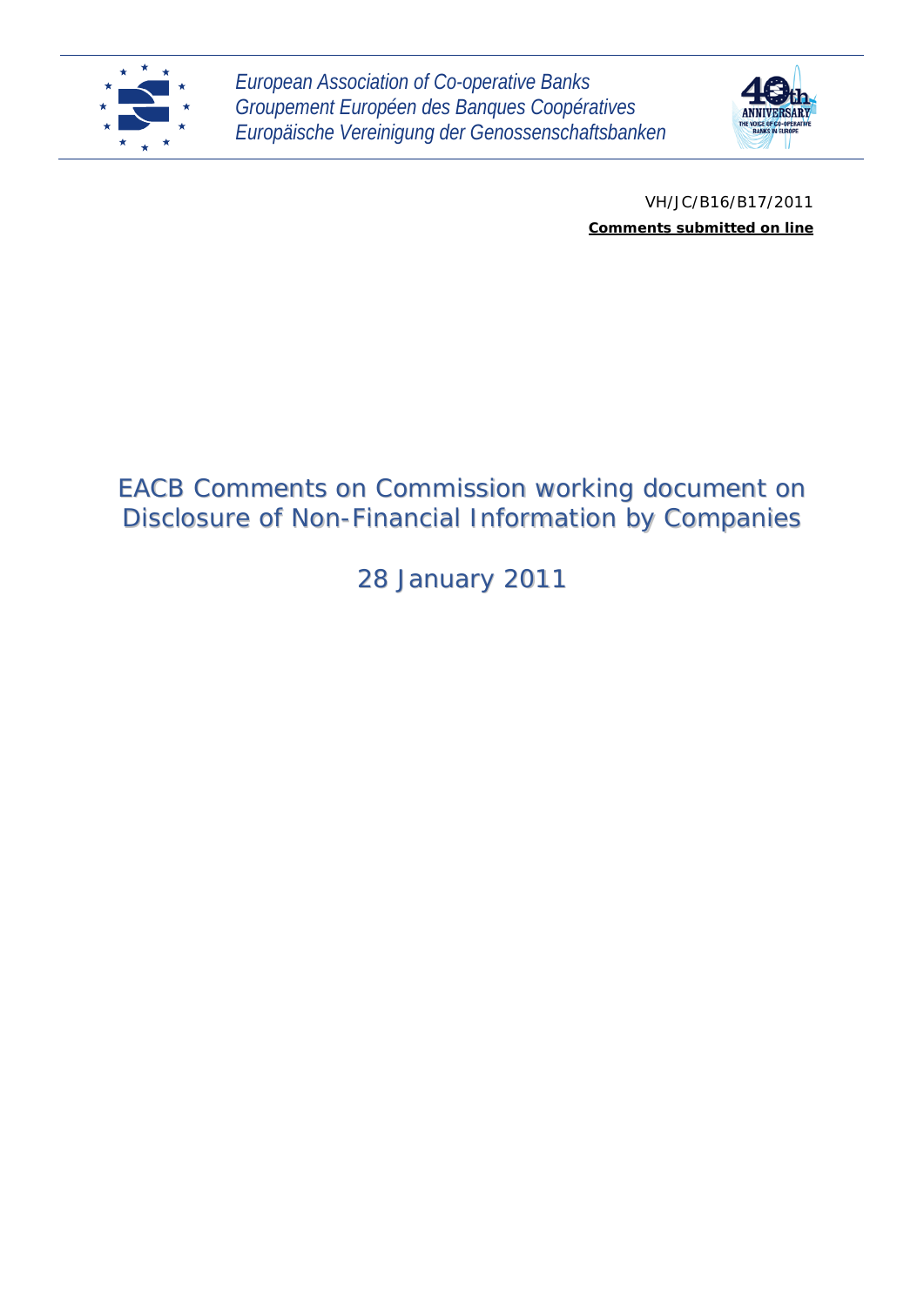## **European Commission Questionnaire**

**1. How would you consider the current regime of disclosure of non-financial information applicable in your country?** (compulsory)

| Very poor | Poor | Sufficient | X Good | Very Good |
|-----------|------|------------|--------|-----------|
|-----------|------|------------|--------|-----------|

**In replying to this question, please provide information on what way current reporting provides useful information, and to what extent it is sufficiently tailored to the circumstances of the company. Please also comment on whether you find non-financial information useful for the decision-making of a company. (optional) (maximum 10000 characters)**

## **Please explain**

At European level, the Fourth Company Law Directive (CLD) on annual accounts of certain types of companies was amended in 2003 to require companies to include information relating to environmental and employee matters in their annual report:

"*To the extent necessary for an understanding of the company's development, performance or position, the analysis shall include both financial and, where appropriate, non-financial key performance indicators relevant to the particular business, including information relating to environmental and employee matters*" (4<sup>th</sup> CLD, Art 46 paragraph b).

Accordingly, EACB members and their customers currently disclose in their annual report every event, decision and factor known at the reporting date, which might from the management´s point of view, influence the **performance** and economic situation of the enterprise.

In this respect, the given pieces of information have to be set in relation to past and present experience and evaluated accordingly if they:

- a) are subject to assessment for managing purposes and regularly are taken into account in the management´s decision making process,
- b) have to be regarded as crucial criteria for evaluating the general position of the enterprise and the progress of its business.
- **Therefore, EACB considers that the current EU regime of disclosure of nonfinancial information applicable in the framework of the Fourth company law directive is good.**
- **Generally, our members think that the EU regime regarding non-financial information under the Fourth CLD should not be intermingled with other information related to economic situation and performance.**
- **Although, we are aware that some Member States have introduced additional social and environmental disclosure requirements to the amended Fourth CLD, we would not support any mandatory extension of the current level of nonfinancial information disclosures at EU level in the context of the modernisation of the accounting directives.**

However, EACB members are aware that the disclosure of non-financial information beyond **the Fourth Company Law Directive** becomes increasingly important in the context of the challenge of sustainable development.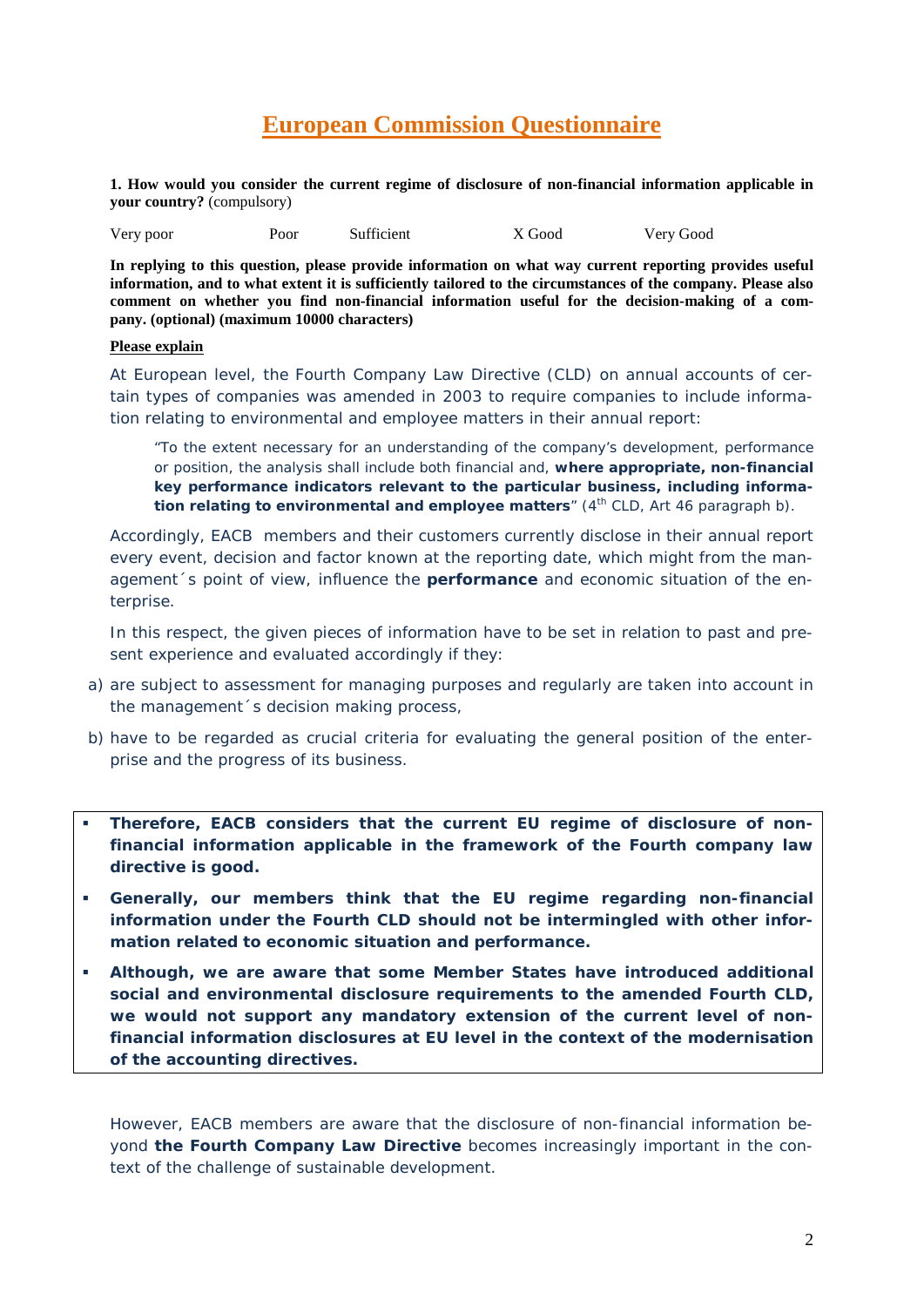Actually, some European Co-operative banks communicate environmental, social, and governance data etc. beyond financial performance indicators. They support that communicating their sustainability policy increases transparency and is useful when it comes to market relations on the long run. Thus, transparency on financial and non-financial information could be a tool to help European enterprises who so wish to integrate sustainability and responsibility into their core strategies and operations.

However, the members of the EACB are strongly convinced that such efforts for an integrated policy have to come from within the companies and should not be imposed if meaningful results and progress is to be achieved. In particular in co-operatives, whose purpose is to promote members' economic interest, the importation of extend nonadapted standards could lead to significant problems.

To improve their reporting in the field of environmental and social information, some EACB members would support the development of harmonized non-mandatory principles at EU level. Those non-mandatory principles would have to be developed in close cooperation with the stakeholders. The aim would be to provide voluntaries entities with reliable non-mandatory indicators for their reporting, however, keeping enough flexibility to respect the business models and national specificities (and again separately from the requirements of the Fourth CLD).

As mentioned above Co-operative banks have the mission to promote the economic situation of their members. This plays a key role for a co-operative bank's internal governance process. However, missions and ambitions of co-operatives differs thought Member States, as well as the expectations of their members. Therefore, sufficient flexibility of principles is required both for measuring of and for reporting on member benefit.

- **EACB members would support the development of EU harmonized non-binding indicators to help them to better report on their environmental, social and governance data, on a non-mandatory basis.**
- **Such indicators should not hamper reporting on the fulfillment of the mission of cooperative banks.**
- **However, it has to be made clear that this request does not take place in the context of the mandatory requirements of the Fourth Company Law Directive.**
- **Although, convinced by the general importance to achieve better results in the field of environmental, social and governance information disclosures, our members assess that amending the accounting directives is not the correct answer to this issue.**

**2. Have you evaluated the effects, and costs and benefits, of any current corporate disclosure of environmental and social information?** (compulsory)

Yes No No X No opinion

#### **Please explain (optional) (maximum 10000 characters)**

As an European association, it was not possible to perform a costs/benefits assessment among all of our members on environmental, social, and governance information disclosure. However, based on some of our members' experience, it seems that: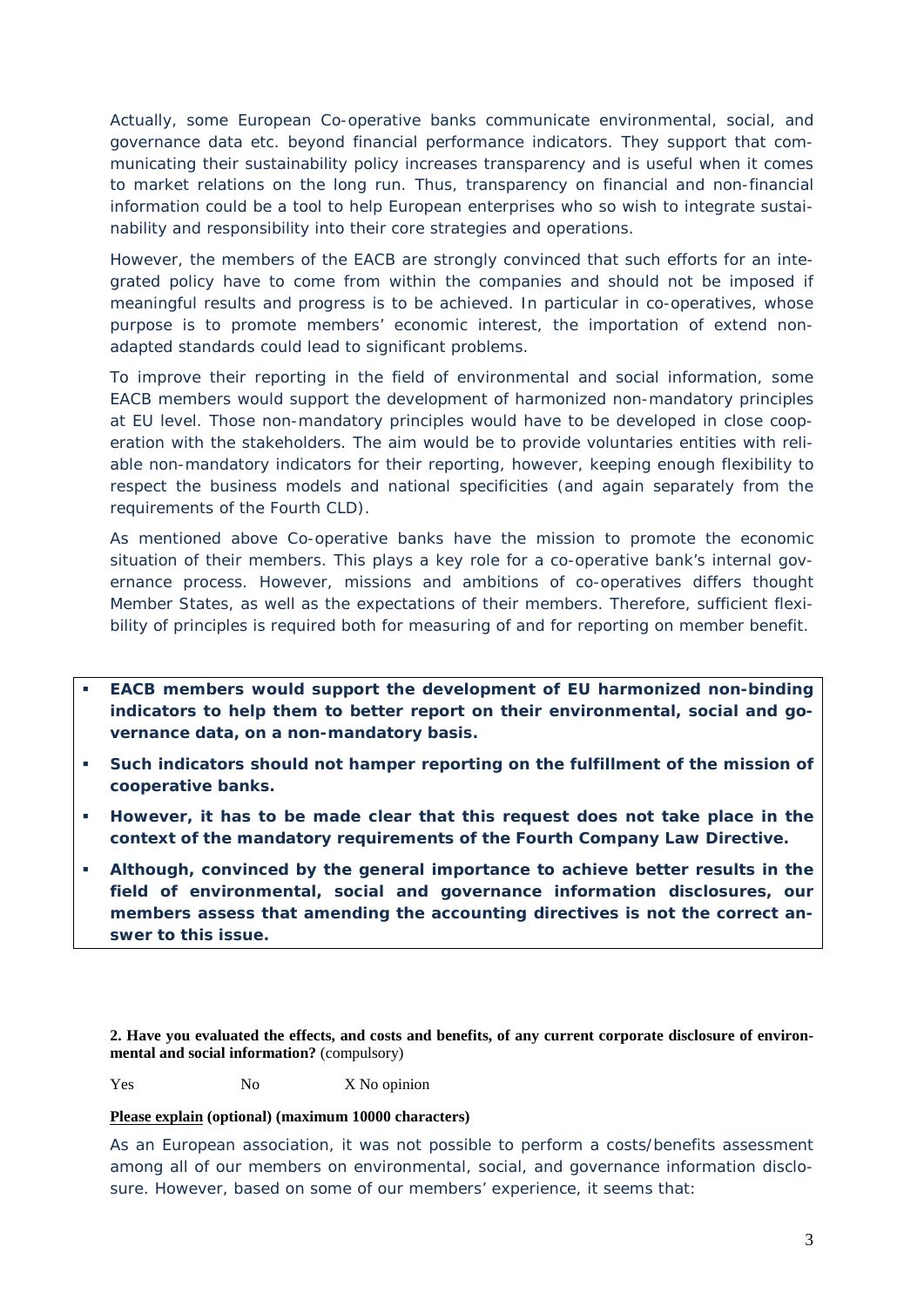- **Considering the effects of disclosing such non-financial information, some of our members think that it helps to obtain a more complete picture of the company.**
- **European harmonized indicators ("clef-en-main") to report on a non-mandatory basis on their environmental, social, governance etc. data could bring about benefits for the reporting entities by increasing comparability but not necessarily cost benefits.**
- **However, it has to be underlined that the promotion of any European indictors for the reporting of non-financial information should remain outside of the framework of the Fourth CLD and has to be sufficiently flexible, in particular with regard to the specific mandate of co-operative banks, which even differs between jurisdictions.**

**3. If you think that the current regime of disclosure of non-financial information should be improved, how do you suggest that this should be done?**

**Please explain (optional) (maximum 10000 characters)** 

The crucial point here is that any "improvements" should not lead to more mandatory information to be disclosed in the context of the Fourth CLD. Generally, most of our members would not support the introduction of any additional mandatory disclosure of non-financial information, especially when related to financial reporting, for the following two reasons:

a) The stipulated time-limits for the publication of the annual financial statement and the consolidated annual report are very short already and impose considerable stress on the administration capacities of business companies (the EC Transparency Directive, 2004/109/EC, stipulates a four-months-time-limit).

b) Moreover, we fear that an extension of financial reporting would lead to an information overload, which makes it difficult for readers to filter out information relevant for investment decisions

c) In particular, mandatory reporting would create serious burdens for small companies.

Furthermore, for auditing purposes, our members strongly believe that environmental, social, and governance information should remain part of the voluntary reporting (on this particular auditing aspect, see our response to question 12 as well as EACB position on the Audit Policy Green Paper from December 2010).

- **As further explained under questions 1 and 2, EACB members agree that the current regime of disclosure of non-financial information under the Fourth CLD should not be modified.**
- **Disclosure of other additional non-financial information should be regulated outside the framework of the accounting directives. .**
- **As for a voluntary reporting on environmental, social, and governance information, EACB members would support the development of harmonized indicators to report on environmental, social and governance information outside the Fourth CLD requirements.**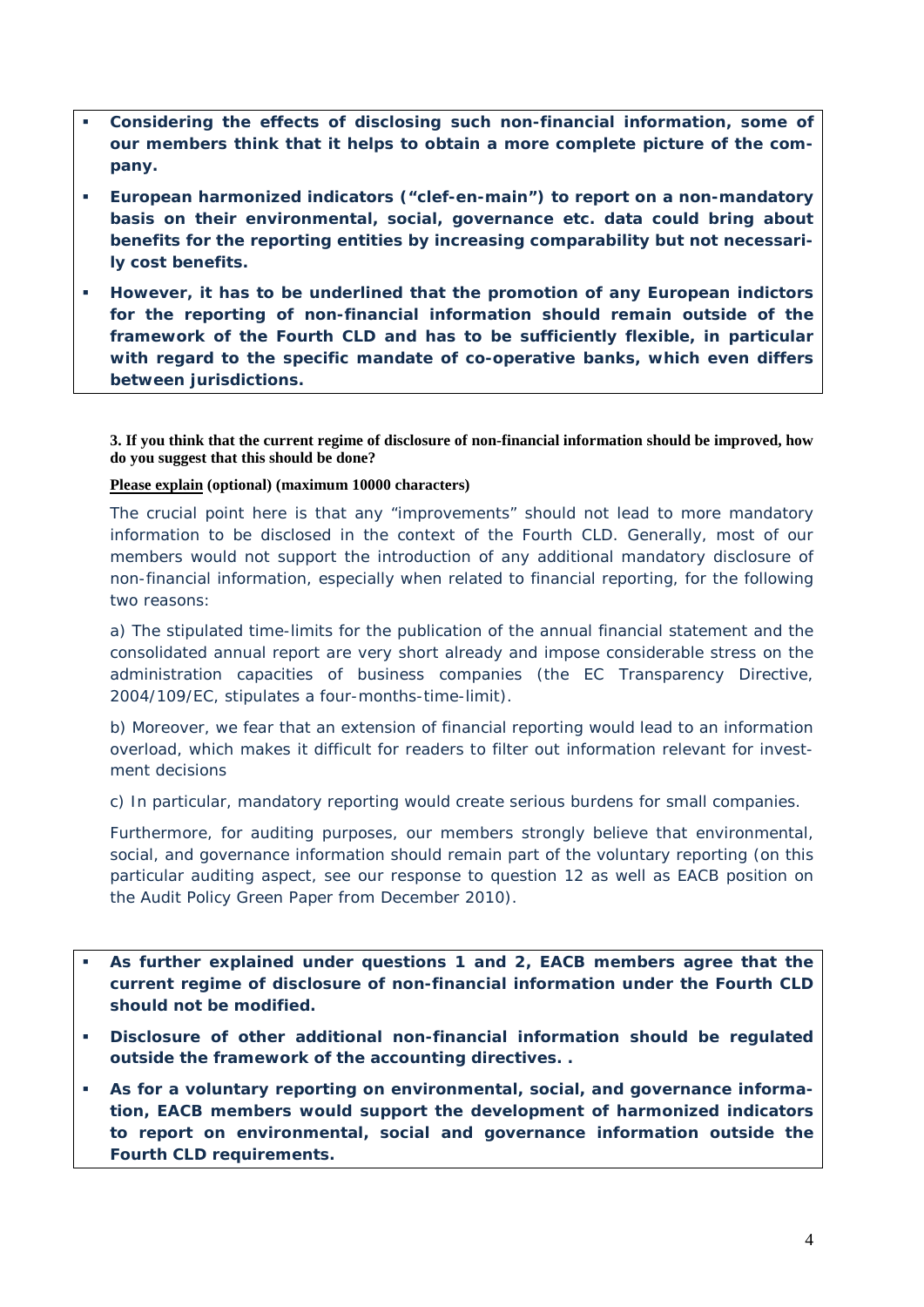As indicated, regarding voluntary reporting on environmental, social, and governance information , the challenge for our members would be to combine their cooperative specificities (members' role, governance etc.) with external guidelines (i.e. GRI, UN Global Compact, OECD etc.).

In this respect, European cooperative banks are already actively involved in a process to identify the priorities for a "Corporate and Social Responsibility" policy in cooperation with stakeholders. One aim is notably to issue specific indicators to make CSR policies a tool of a strategic positioning of our members. Therefore, in many of our members' organizations, CSR becomes a tool to characterize co-operative specificities and a factor for the co-operative identity.

Generally, when developing non-bounding indicators EU decision makers would have to find the right balance between enhancing the reporting of environmental, social, and governance by European entities and not making it too burdensome for EU companies (tricky issues as level playing field behind). Therefore, EACB members are convinced that amending the Fourth CLD on annual accounts is not the right answer to improve disclosure of non-financial information.

On the other hand, sometimes specific reports on certain aspects could be more useful, especially where companies are obliged to communicate certain information to public authorities on a regular basis (e.g. employment) or where persons are mandated (e.g. ombudsmen) to supervise the respect or proper functioning of certain rules. We may think that such reports could often be more useful to achieve a better sustainable development than a multitude of individual reports.

## **4. In your opinion, should companies be required to disclose the following (check all relevant boxes):** (optional)

 $\mathcal{L}$ Whether or not they have a CSR policy, and if they do, how they implement that policy and what the results have been

 $\sim$ The principal business risks and opportunities arising from social and environmental issues, and how they are taken into account in company strategy.

п Key information regarding issues such as employee engagement (e.g.: employee training policy, equality and diversity, etc.); customer satisfaction (e.g.: customer loyalty); public perception of the company (e.g.: stakeholder dialogue); environmental policies (e.g.: energy efficiency, waste reduction); and innovation (e.g.: R&D expenditure).

⊽ **Other** 

#### **Other, please specify: (compulsory) (maximum 10000 characters)**

#### **Please explain (optional) (maximum 10000 characters)**

- While many of our members are keen to disclose information on their CSR policy, employee engagement, customer satisfaction, etc. we repeat our strong reservations regarding the extension of any obligations to disclose non-financial information in the annual accounts.
- We think that principal business risks and opportunities should already be addressed by now in the framework of the Fourth CLD.
- Moreover, it has to be underlined that the operational risks of certain companies and their business are very complex and therefore very difficult to assess. Therefore, any reporting requirement should be reasonable and not disproportionate.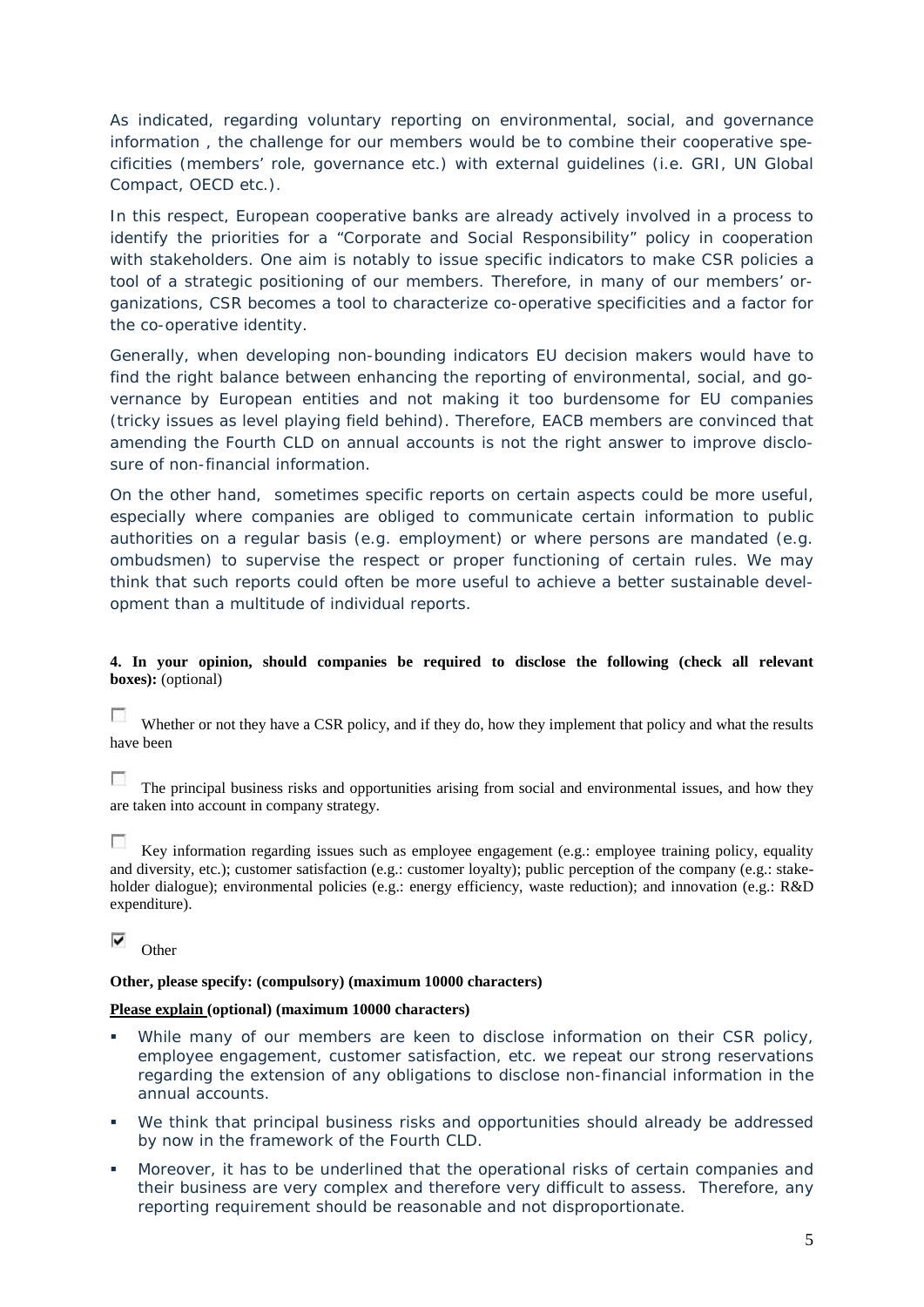**5. In your opinion, for a EU measure on reporting of non-financial information to achieve materiality and comparability it should be based upon (check all relevant boxes): (optional)** 

Principles

Key Performance Indicators (KPIs)

Other

See our responses to questions above.

**5a) In case you consider that Key Performance Indicators (KPIs) would be useful, would you think that they should be (check all relevant boxes): (compulsory)**

⊽ General for all economic sectors

⊽

Sector specific

#### **5b) Please indicate which indicators you would consider to be the most relevant for all economic sectors: (optional) (maximum 10000 characters)**

Other, please specify: (compulsory) (maximum 10000 characters)

Regarding the use of KPIs, EACB members underlined that it would be useful only if those KPIs are simple to use by the entity. In this respect, our members would look forward general KPI and some other specifically designed for a sector. Furthermore, those KPIs have to be fully in line with the main existing international standard indicators (e.g. GRI-G3, Accountability 1000 on stakeholder engagement etc.).

#### **6. In your opinion, what should be the process to identify relevant principles and/or indicators (whether general or sector-specific)?**

In replying to this question, please comment on whether the Commission should endorse or make reference to any existing international frameworks (or a part of them), such as Global Reporting Initiative (GRI), UN Global Compact, the OECD Guidelines, ISO 26000, or other frameworks; or whether companies should be required to select relevant indicators together with their investors and other stakeholders and to disclose information according to such indicators, depending on the use that different stakeholders would make of such information. (optional) (maximum 10000 characters)

#### **Please explain**

- As stated above, EACB members strongly believe that the current regime of disclosure of non-financial information as requirement by the Fourth CLD is sufficient on a mandatory basis.
- Although, we would support the development of harmonized indicators to report on environmental, social, and governance information, we think that disclosure of other additional non-financial information should definitely be regulated outside the framework of the accounting directives.
- Reflection on possible non-mandatory indicators could take place in stakeholders working groups set up by the European Commission. However, again, results produced by the stakeholders group should never lead to add any additional require-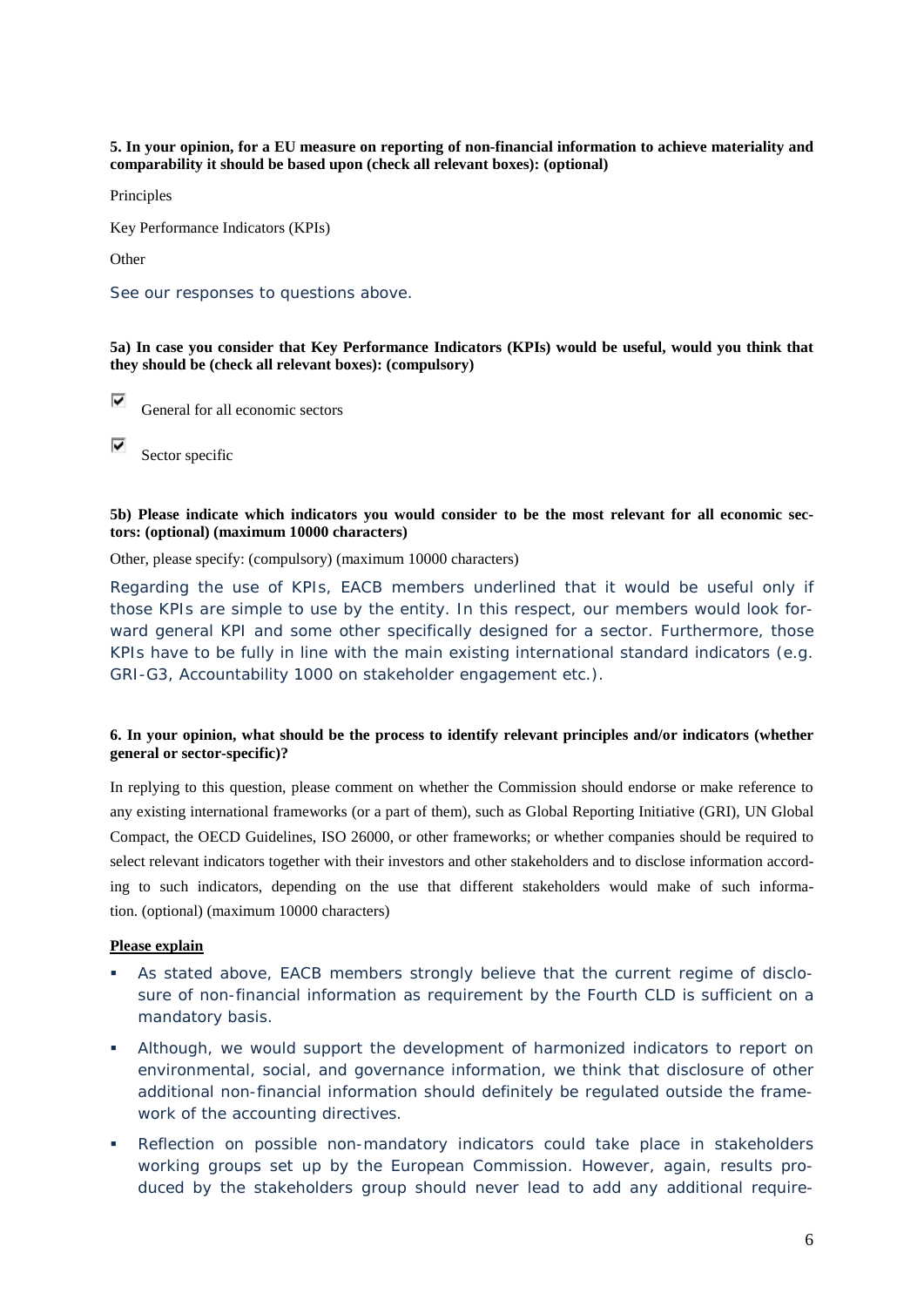ments to the disclosure of non-financial information in the context of the EU regulatory accounting framework.

- When developing those indicators references could be made to existing international frameworks. However, these frameworks entail an abundance of guidelines and thus should not be made compulsory in the context of the Fourth DCL.
- Moreover, regarding choosing an existing referential to compare oneself to another as benchmark practice, we think that specific indicators which can account for the characteristics of the co-operative business model and its differences have to be considered.

**7. In your opinion, should companies be required to disclose the steps they take to fulfill the corporate responsibility to respect human rights?** (compulsory)

Yes X No X No No opinion

## **Please explain (optional) (maximum 10000 characters)**

Inside the EU and a number of other countries the respect of human rights by companies is a legal obligation.

Thus, ensuring the respect of human rights within the EU and national borders is the task of public authorities. We therefore do not see any need for report on the respect of human rights for companies that are active exclusively within the EU.

This may be different for companies that have significant activities outside the EU, especially in countries considered "sensitive" from a human rights perspective.

Moreover, company size may have to be taken into consideration as well.

#### **8. In your opinion, should companies be required to disclose the risks they face and the policies they have in the field of corruption and bribery? (compulsory)**

Yes X No X No No opinion

## **Please explain**

Corruption and Bribery are banned throughout the EU. Many countries even treat them as a criminal offence and oblige companies to pay damages or compensation in the case of corruption and bribery. Therefore, EU companies are well advised to develop policies in that field. Since there should be a general presumption that companies respect existing laws and have policies in place to ensure that respect, we do not see any specific need for a reporting requirement.

**9. In your opinion, what companies should be required to disclose non-financial information (check only one box)? (compulsory)** 

Large listed companies

Large companies (listed and non-listed)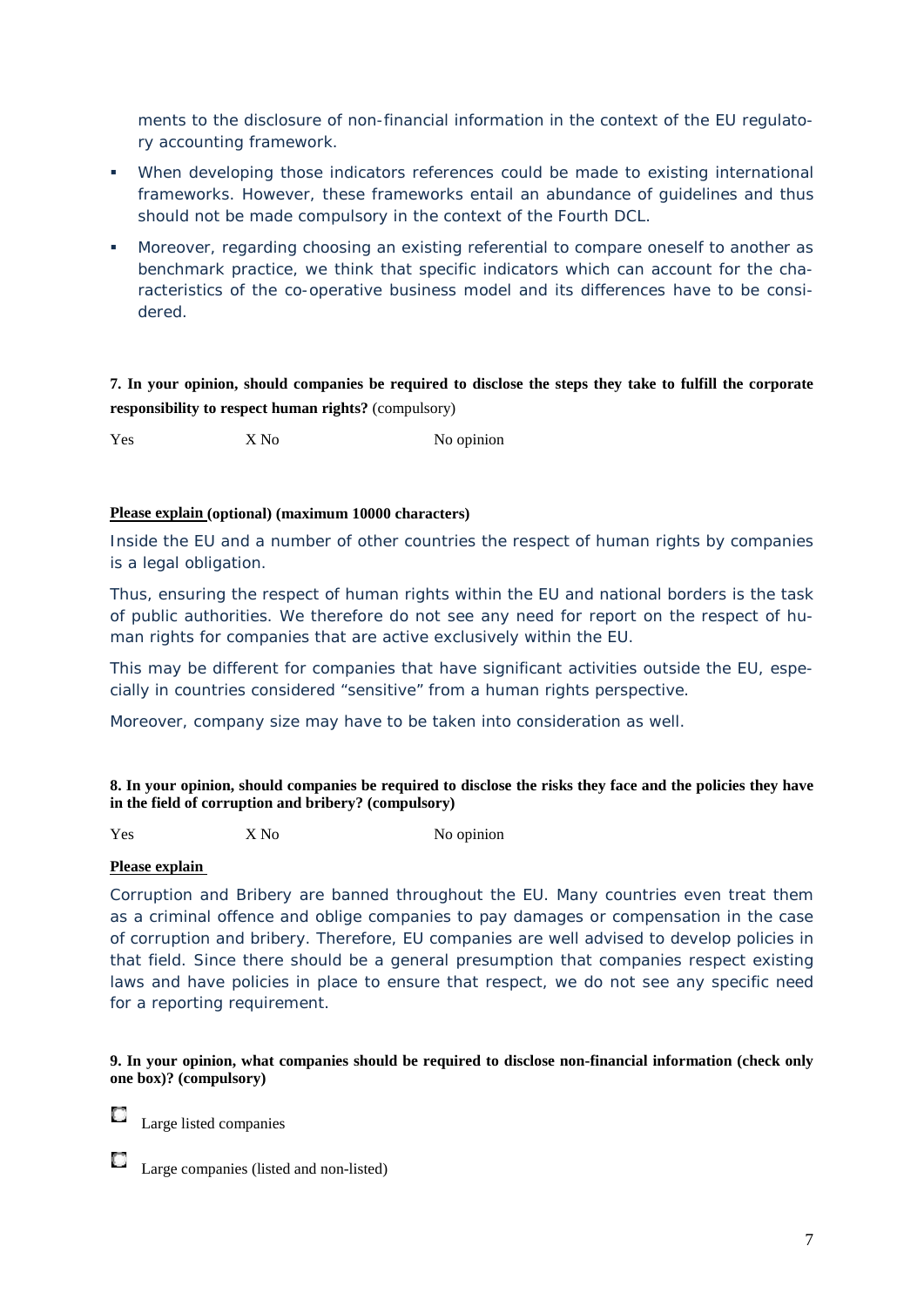- C. Medium-sized & Large listed companies
- C Medium-sized & Large companies (listed and non-listed)
- C All listed companies (Small, Medium & Large)
- С All listed & non-listed companies (Small, Medium & Large)
- O None
- C. **Other**

## **Other, please specify (compulsory) (maximum 10000 characters)**

Any non-financial information that is relevant for the economic situation and performance of the company should be reported by all companies.

As for any other non-financial information, we rather think that such disclosure should be made on a voluntary basis. Moreover, we have doubts that an information overflow created by every SME reporting on environmental aspects will be helpful. The result would only be an abundance of information with nobody taking note.

**10. In your opinion, should institutional investors be subject to specific or additional disclosure requirements, for example to disclose whether and how they take into account environmental and social issues in their investment decisions**? **(compulsory)** 

Yes X No No No opinion

## **Please explain**

We take the view that institutional investors that are open for investment by the general public (investment funds) should generally disclose their investment policy. The same should apply to public interest investors (pension funds or similar investors). If social or environmental issues are relevant, they should be disclosed as well.

## **11. In your opinion, should European policy promote the concept of "integrated reporting"?**

Integrated reporting refers to a report that integrates the company's key financial and non-financial information to show the relationship between financial and non-financial performance (environmental, social, and governance). (compulsory)



## **Please explain**

An "integrated report" would very likely overload financial reporting with too many complex and confusing clusters of information.

Therefore, in the context of the requirement provided by the Fourth CLD, we strongly do not support integrated report.